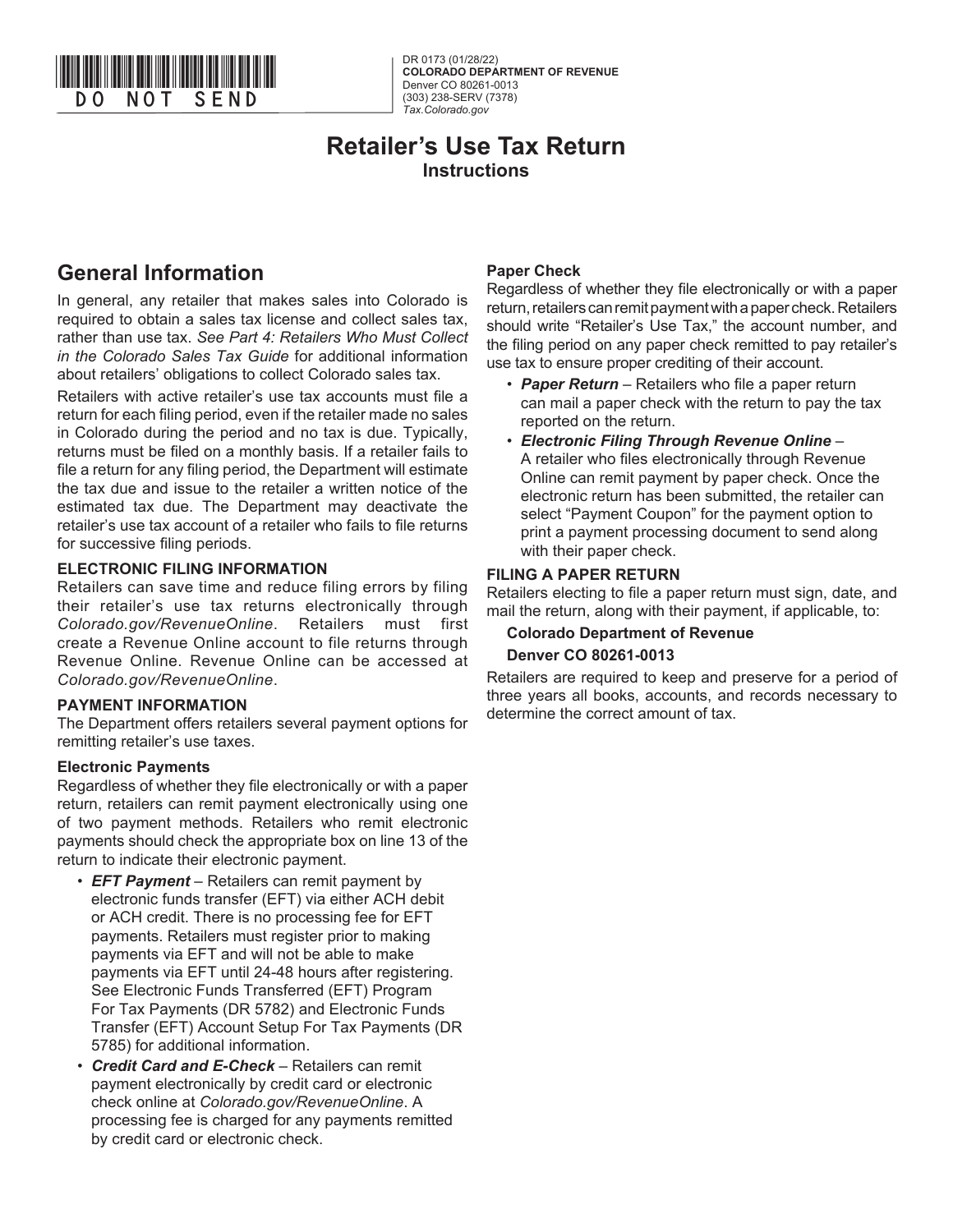

**COLORADO DEPARTMENT OF REVENUE** Denver CO 80261-0013 (303) 238-SERV (7378) *Tax.Colorado.gov*

# **Form Instructions**

In preparing a retailer's use tax return, a retailer must include its identifying information (such as name and account number), the filing period and due date, and information about sales and exemptions in order to calculate the tax due. Specific instructions for preparing retailer's use tax returns appear below and on the following page.

### **Amended Returns**

If a retailer is filing a return to amend a previously filed return, the retailer must mark the applicable box to indicate that the return is an amended return. If the retailer needs to amend multiple previously filed returns, a separate amended return must be filed for each filing period. The amended return replaces the original return in its entirety and must report the full corrected amounts, rather than merely the changes in the amount of sales or tax due. If the amended return reduces the amount of tax reported on the original return, the retailer must file a Claim for Refund (DR 0137) along with the amended return to request a refund of the overpayment. If the amended return is filed after the due date and reports an increase in the amount of tax due, penalties and interest will apply.

### **SSN and FEIN**

Retailers must provide a valid identification number, issued by the federal government, when filing a retailer's use tax return. If the retailer is a corporation, partnership, or other legal entity, this will generally be a Federal Employer Identification Number (FEIN). If the retailer is a sole proprietorship, a Social Security number (SSN) will generally be used instead.

#### **Colorado Account Number**

Retailers must enter their Colorado account number on each return, including both their eight-digit account number and the four-digit site/location number (for example: 12345678- 0001). If a retailer makes sales that are delivered within the boundaries of any Regional Transportation Authority (RTA) district, the retailer must file a separate return for that RTA district. The eight-digit account number will be the same for each RTA district, but the four-digit site/location number will be unique for each RTA district.

If you have applied for your license, but do not have your account number, please contact the Customer Contact Center at 303-238-7378 for assistance.

# **Period**

Retailers must indicate the filing period for each return. The filing period is defined by the first and last months in the filing period and entered in a MM/YY-MM/YY format. For example:

- For a monthly return for January 2020, the filing period would be 01/20-01/20.
- For a quarterly return for the first quarter (Jan. through March) of 2020, the filing period would be 01/20-03/20.
- For an annual return filed for 2020, the filing period would be 01/20-12/20.

#### **Location Juris Code**

Retailers must enter the applicable six-digit location jurisdiction (juris) code to identify the site/location of sales reported on the return. The juris code is determined by whether the sale is delivered to a location inside a Regional Transportation Authority (RTA) district. The following juris codes should be used in preparing retailer's use tax returns:

- Roaring Fork RTA: 24-0016
- Pike Peak RTA: 04-0017
- South Platte Valley RTA: 13-0029
- Sales delivered outside of all RTAs: 80-0000

A complete listing of location juris codes can be found in Department publication Location/Jurisdiction Codes for Sales Tax Filing (DR 0800).

#### **Due Date**

Retailers must enter the due date for the return. Returns are due the 20th day of the month following the close of the filing period. If the 20th is a Saturday, Sunday, or legal holiday, the return is due the next business day.

Monthly Returns: due the 20th day of the month following the reporting month.

#### Quarterly Returns:

1st quarter (January – March): due April 20

2nd quarter (April – June): due July 20

3rd quarter (July – September): due October 20

4th quarter (October – December): due January 20

Annual Returns: (January – December): due January 20

# **State and Special District Use Taxes**

The Retailer's Use Tax Return (DR 0173) is used to report not only Colorado retailer's use tax, but also retailer's use taxes administered by the Colorado Department of Revenue for various special districts in the state. The use taxes for different local jurisdictions are calculated and reported in separate columns of the DR 0173. Retailer's use taxes for the state, the Regional Transportation District (RTD), and the Scientific and Cultural Facilities District (CD) should all be reported on the same return, in the designated column for each. If the return is filed for any tax period prior to January 1, 2012, use taxes for the Metropolitan Football Stadium District (FD) should be reported on the same return, in the appropriate column.

Several different RTAs in Colorado impose use taxes on tangible personal property delivered within their district boundaries. A separate return must be filed to report and remit use taxes collected for each RTA. RTA use taxes are reported in the first column of the DR 0173. The name of the specific RTA district for which the return is being filed must be entered at the top of the column.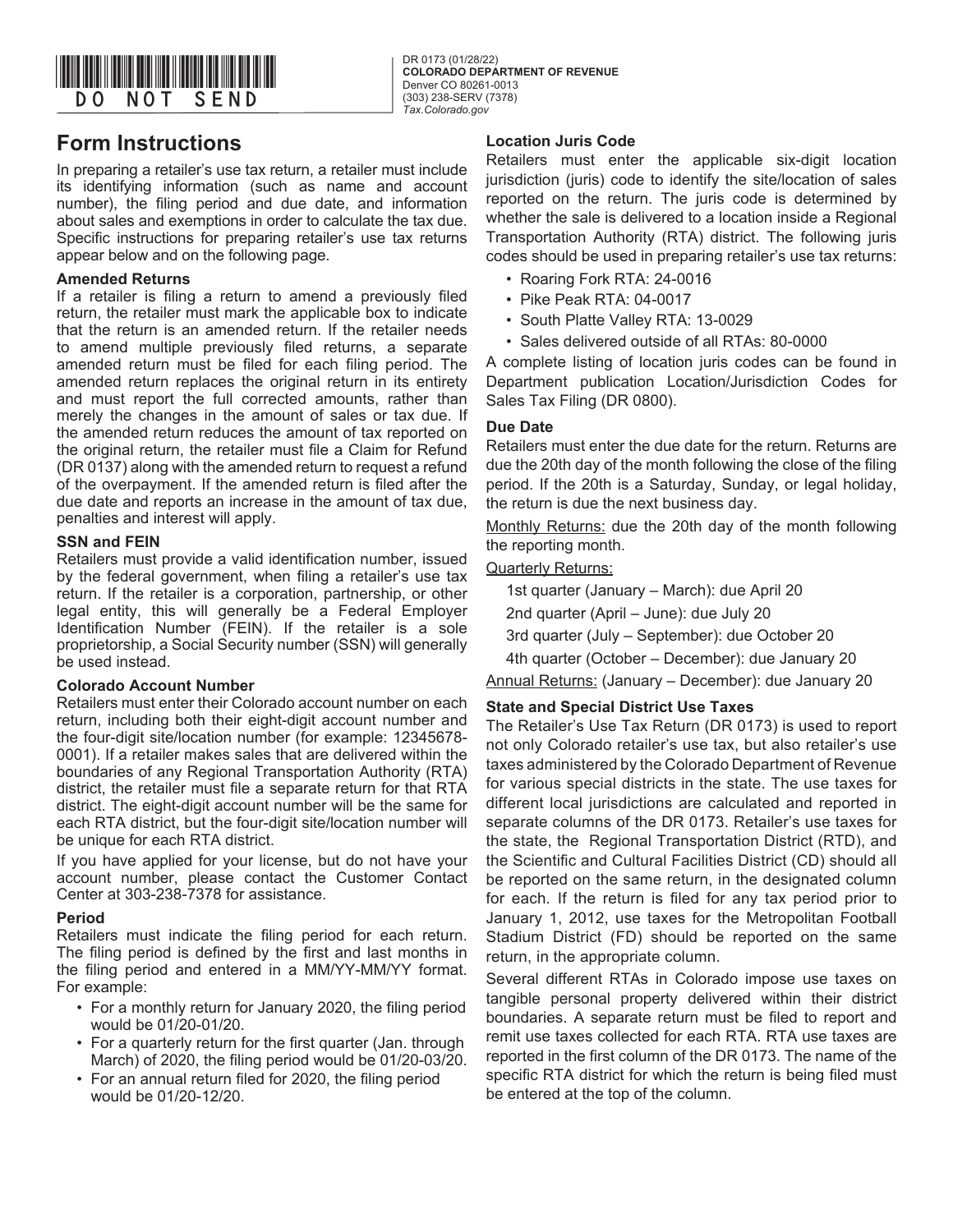

**COLORADO DEPARTMENT OF REVENUE** Denver CO 80261-0013 (303) 238-SERV (7378) *Tax.Colorado.gov*

On each return reporting RTA taxes, the columns for state, FD, CD, and RTD taxes should be left blank. RTA use taxes cannot be reported on the same return as state, FD, CD, and RTD taxes. The RTAs that currently impose a use tax in Colorado are:

- **Gunnison Valley**  Gunnison County except for areas surrounding the towns of Marble, Ohio City, Pitkin and Somerset;
- **Pikes Peak** El Paso County except the municipalities of Calhan, Fountain, Monument, Palmer Lake and the Commercial Aeronautical Zone in the City of Colorado Springs (any areas annexed into these municipalities after 2004 are included in the Pikes Peak RTA);
- **Roaring Fork** Aspen, Snowmass Village, Basalt, Carbondale, Glenwood Springs, New Castle, Pitkin County, and a portion of Eagle County;
- **San Miguel** Mountain Village and Telluride and portion of unincorporated San Miguel County except for the towns of Ophir and Sawpit;
- **South Platte Valley** Sterling city limits.

See Department publication Colorado Sales/Use Tax Rates (DR 1002) for tax rates, service fee rates, and exemption information for state-administered special district use taxes.

# **City and County Use Taxes**

The Colorado Department of Revenue does not administer retailer's use taxes for any city or county in Colorado. Please contact directly any city or county in Colorado for information about any retailer's use taxes they impose.

# **Avoiding Common Filing Errors**

You can avoid several common errors by reviewing your return before filing it to verify that:

- You completed all applicable lines of the return.
- You completed the Itemized Deductions and Exemptions Schedules and the RTA Schedules, if applicable. You must complete and submit all these schedules, even if you have no deductions or exemptions to report.
- You entered your account number and site number correctly on your return.
- You used the correct tax rate for each jurisdiction reported on your return. See *Colorado.gov/tax/sales-and-use-tax-rates-lookup* for information about state and local tax rates.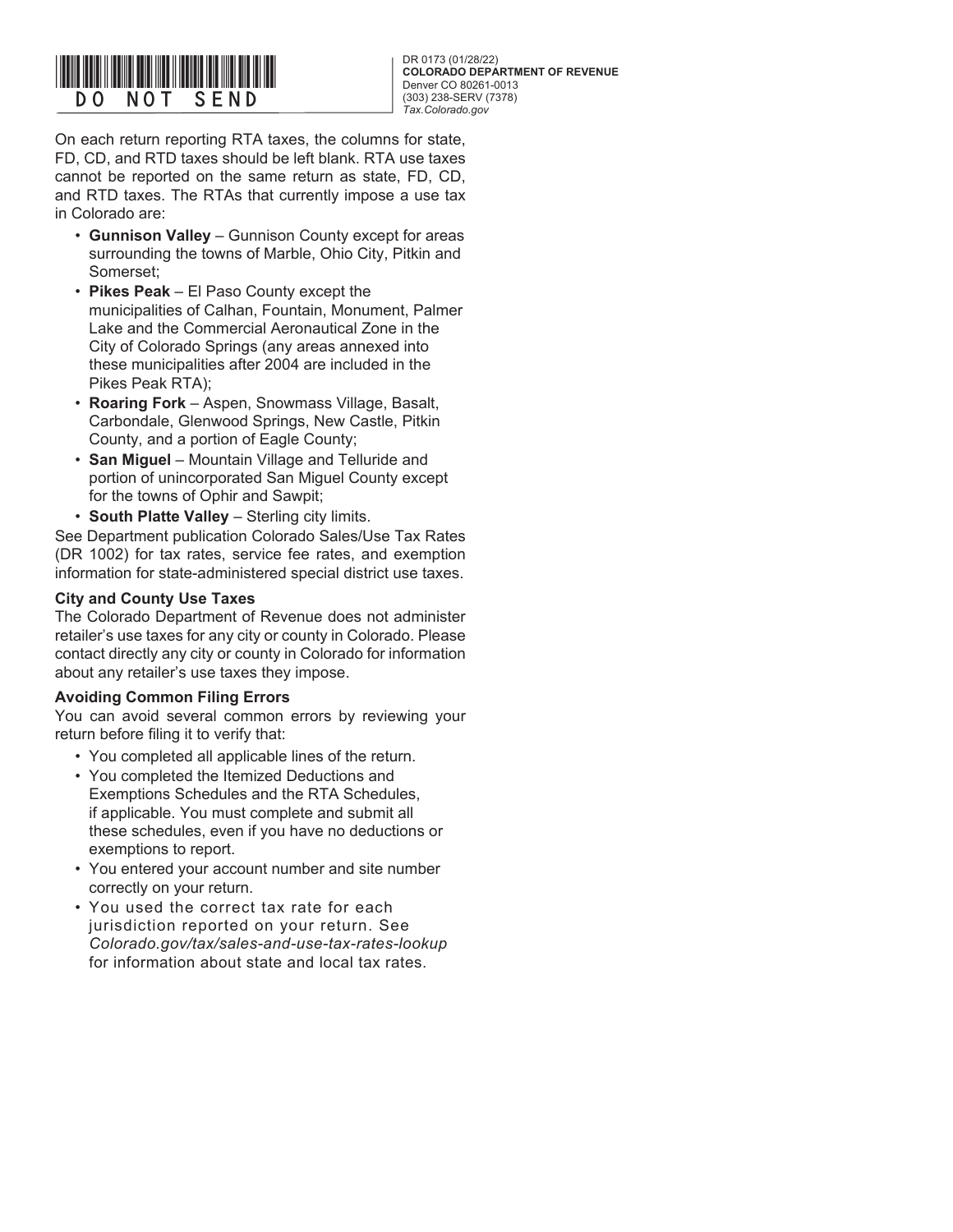

# **Specific Line Instructions**

Retailers must complete all applicable lines, including lines 1, 4, 9, and 13 entering 0 (zero), if applicable. Retailers must also include the Itemized Deductions and Exemptions Schedules and RTA Schedules, if applicable, with each return.

#### **Line 1. Gross sales of goods and services for this site/location only**

Enter the gross sales of goods and services made into Colorado during the filing period. Include all sales of goods and services, whether taxable or not, and the collection during the filing period of any bad debts deducted on a return filed for a previous filing period.

### **Line 2A. Sales to other licensed dealers, for resale**

Enter any wholesale sales made to other licensed retailers or wholesalers for which use tax was not collected.

### **Line 2B. Other deductions (from deductions schedule)**

Enter the total deductions calculated on line 9 of the Itemized Deductions Schedule. A completed Itemized Deductions Schedule must be submitted with your return.

### **Line 3A. Sales out of taxing area**

Enter in each column the amount of any sales made into Colorado, but outside of the taxing jurisdiction reported in that column. Do not enter the amount of any sales that are not included in net sales on line 3.

#### **Line 3B. Exemptions (list on Exemptions Schedule)**

Enter the total exemptions calculated on line 11 of the Itemized Exemptions Schedule or RTA Schedules. A completed Itemized Exemptions Schedule must be submitted with your return.

# **Tax rate**

Enter the applicable state or special district tax rate in each column of the return. The Colorado state use tax rate is 2.9%. The use tax rates for each special district can be found in Department publication Colorado Sales/Use Tax Rates (DR 1002) or online at *Colorado.gov/RevenueOnline.*

# **Line 6. Excess tax collected**

Enter any tax collected in excess of the tax due as computed on line 5. For example, if the retailer collected \$50 of RTD use tax during the filing period, but only \$45 of tax is calculated in the RTD column of the return, the excess \$5 of tax collected must be reported on this line.

#### **Line 8A. Service fee rate**

Enter the applicable service fee rate in each column of the return. The Colorado state service fee rate is 4%. Service fee rates for each special district can be found in Department publication Colorado Sales/Use Tax Rates (DR 1002).

#### **Line 8B. Service fee allowed vendor**

In general, the service fee is calculated by multiplying the amount on line 7 by the rate on line 8A. However, several special rules apply in determining the allowable service fee.

#### Limit on state service fee

Beginning January 1, 2022, a retailer with total net taxable sales greater than \$1,000,000 is not eligible to retain the state service fee. If the amount in the state column, line 4 (net taxable sales) is greater than \$1,000,000, enter \$0 for the service fee allowed vendor, line 8B. For any filing period beginning January 1, 2020 or later, the Colorado state service fee a retailer is allowed to retain is limited to \$1,000. The amount on line 8B in the state column cannot exceed \$1,000.

#### Timely payment of tax

If the tax calculated on the return is paid by the return due date, enter on line 8B the service fee calculated by multiplying the amount on line 7 by the service fee rate on line 8B, regardless of whether the return is an original or amended return. If the return is an original return and the tax is not paid by the due date for the return, and therefore no service fee is allowed, enter \$0 on line 8B.

#### Amended returns

If the return is an amended return and the tax reported on the original return was not paid by the due date for the return, and therefore no service fee is allowed, enter \$0 on line 8B. If the tax reported on the original return was paid by the due date and the amended return reports an increase of the tax due, the allowable service fee on the amended return is equal to the service fee allowed on the original return Enter on line 8B of the amended return the service fee allowed on the original return. No additional service fee is allowed for the additional tax reported on the amended return.

If the tax reported on the original return was paid by the due date and the amended returns reports a decrease of the tax due, enter on line 8B the amount calculated by multiplying the amount on line 7 of the amended return by the service fee rate on line 8A.

#### **Line 10. Penalty**

If any retailer does not, by the applicable due date, file a return, pay the tax due, or correctly account for tax due, the retailer will owe a penalty. The penalty is 10% of the tax plus 0.5% of the tax for each month the tax remains unpaid, not to exceed a total of 18%.

#### **Line 11. Interest**

If the tax is not paid by the applicable due date, the retailer will owe interest calculated from the due date until the date the tax is paid

*See Part 7: Filing and Remittance in the Colorado Sales Tax Guide* for additional penalty and interest information.

#### **Itemized Deductions and Exemptions Schedules**

The Itemized Deductions and Exemptions Schedules are used to report various deductions and exemptions. Any amounts entered on lines 2B or 3B of the return may be disallowed if the Itemized Deductions and Exemptions Schedules for each site/location are not completed and included with the return. For each return filed to report RTA taxes, an RTA Schedule must be completed and submitted as well.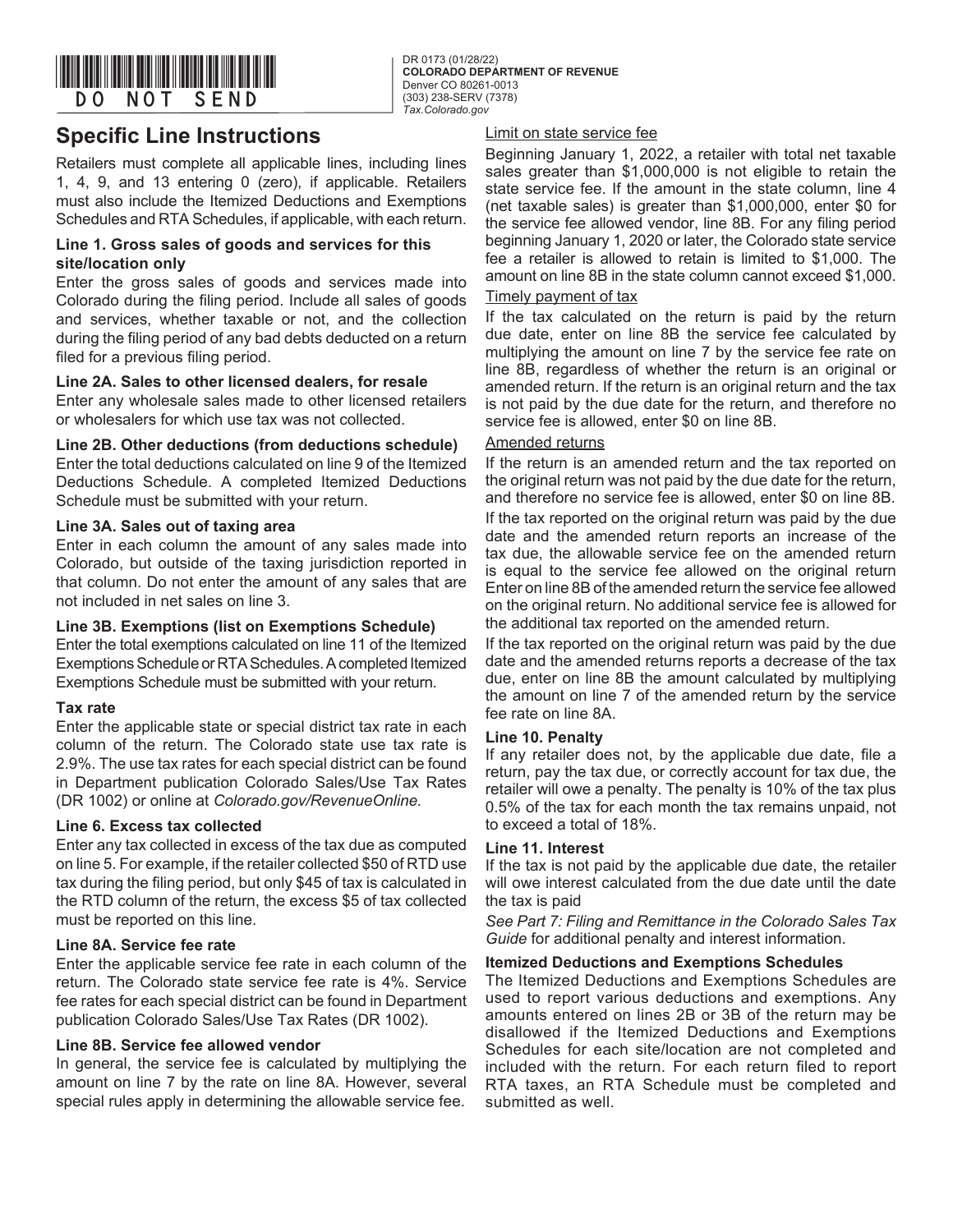

**Retailer's Use Tax Return 0260-102**

Mark here if this is an Amended Return  $\bullet$ 

| - -<br>Colorado Account Number                                                                               |         | Period (MM/YY-MM/YY) |                                  |              | Due Date (MM/DD/YY)<br>Location/Juris Code |              |             |            |       |                   |    |
|--------------------------------------------------------------------------------------------------------------|---------|----------------------|----------------------------------|--------------|--------------------------------------------|--------------|-------------|------------|-------|-------------------|----|
|                                                                                                              |         |                      |                                  |              |                                            |              |             |            |       |                   |    |
| Last Name or Business Name                                                                                   |         |                      |                                  |              | <b>First Name</b>                          |              |             |            |       | Middle Initial    |    |
|                                                                                                              |         |                      |                                  |              |                                            |              |             |            |       |                   |    |
| Address                                                                                                      |         |                      |                                  | City         |                                            |              |             |            | State | ZIP               |    |
|                                                                                                              |         |                      |                                  |              |                                            |              |             |            |       |                   |    |
| SSN <sub>1</sub>                                                                                             |         |                      | SSN <sub>2</sub>                 |              |                                            |              | <b>FEIN</b> |            |       |                   |    |
|                                                                                                              |         |                      |                                  |              |                                            |              |             |            |       |                   |    |
|                                                                                                              |         |                      |                                  |              |                                            |              |             |            |       |                   |    |
| Phone                                                                                                        |         |                      | Signed under<br>penalty of       | Signature    |                                            |              |             |            | Date  |                   |    |
|                                                                                                              |         |                      | perjury in the<br>second degree. |              |                                            |              |             |            |       |                   |    |
|                                                                                                              |         |                      |                                  |              |                                            |              |             | $(1-6)$    |       |                   |    |
| 1. Gross Sales of Goods and Services<br>(include bad debts, previously deducted for this site/location only) |         |                      |                                  |              |                                            |              | $\bullet$   |            |       |                   | 00 |
|                                                                                                              |         |                      |                                  |              |                                            |              |             | $(2-6)$    |       |                   |    |
| 2. Deductions (nontaxed sales):                                                                              |         |                      |                                  |              |                                            |              |             |            |       |                   |    |
| A. Sales to other licensed dealers, for resale                                                               |         |                      |                                  |              |                                            |              | $\bullet$   |            |       |                   | 00 |
| <b>B</b> . Other deductions (from deductions schedule line 9)                                                |         |                      |                                  |              |                                            |              |             |            |       |                   | 00 |
|                                                                                                              |         |                      |                                  |              |                                            |              |             |            |       |                   |    |
| C. Total (add lines 2A & 2B)                                                                                 |         |                      |                                  |              |                                            |              |             |            |       |                   | 00 |
| RTA:                                                                                                         |         |                      | FD Prior to 2012                 |              | <b>CD</b>                                  |              |             | <b>RTD</b> |       | <b>STATE</b>      |    |
| 3. Net Sales                                                                                                 |         |                      |                                  |              |                                            |              |             |            |       |                   |    |
| (line 1 minus line 2C)<br>A. Sales out of taxing                                                             |         | $ 00\rangle$         |                                  | $ 00\rangle$ |                                            | 00           |             |            | 00    |                   | 00 |
| area                                                                                                         |         | $ 00\rangle$         |                                  | $ 00\rangle$ |                                            | 00           |             |            | 00    |                   | 00 |
| <b>B.</b> Exemptions (list on                                                                                |         |                      |                                  |              |                                            |              |             |            |       |                   |    |
| Exemptions Schedule)<br>4. Net taxable sales                                                                 | $(4-1)$ | 00                   | $(4-3)$                          | 00           | $(4-4)$                                    | $ 00\rangle$ | $(4-5)$     |            | 00    | $(4-6)$           | 00 |
| (line $3$ minus $A \& B$ )                                                                                   |         |                      |                                  |              |                                            |              |             |            |       |                   |    |
|                                                                                                              |         | $ 00\rangle$         |                                  | 00           |                                            | 00           |             |            | 00    |                   | 00 |
| <b>Tax Rate</b>                                                                                              |         |                      | .0010                            |              |                                            |              |             |            |       |                   |    |
|                                                                                                              |         |                      |                                  |              |                                            |              |             |            |       |                   |    |
| 5. Amount of use tax                                                                                         |         | 00                   |                                  | 00           |                                            | 00           |             |            | 00    |                   | 00 |
| 6. Excess tax collected                                                                                      | $(6-1)$ |                      | $(6-3)$                          |              | $(6-4)$                                    |              | $(6-5)$     |            |       | $(6-6)$           |    |
|                                                                                                              |         | 00                   |                                  | 00           |                                            | 00           |             |            | 00    |                   | 00 |
| 7. Total                                                                                                     |         |                      |                                  |              |                                            |              |             |            |       |                   |    |
| (add lines 5 & 6)                                                                                            |         | 00                   |                                  | 00           |                                            | 00           |             |            | 00    |                   | 00 |
| 8A. Service fee rate                                                                                         |         | $-N/A-$              |                                  |              | .0333                                      |              |             | .0333      |       | .0400 Max \$1,000 |    |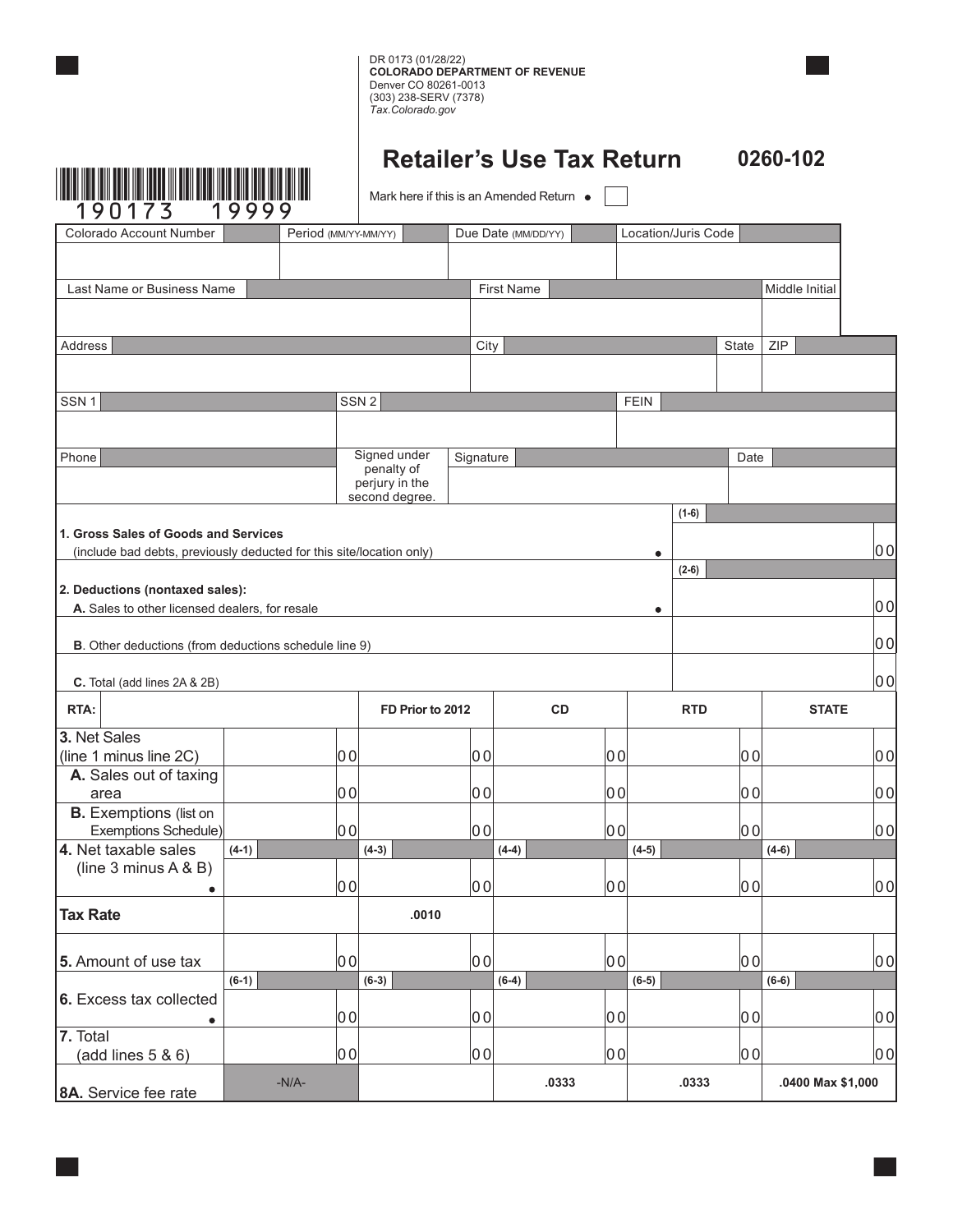### DR 0173 (01/28/22) **COLORADO DEPARTMENT OF REVENUE** Denver CO 80261-0013

| 9 Q<br>173                                                                                                                                                                                                                                                                                                                                                                                                                                                                             | 29999            |          | DR 0173 (01/28/22)<br><b>COLORADO DEPARTMENT OF REVENUE</b><br>Denver CO 80261-0013 |                   |       |                       |            |          |                |  |
|----------------------------------------------------------------------------------------------------------------------------------------------------------------------------------------------------------------------------------------------------------------------------------------------------------------------------------------------------------------------------------------------------------------------------------------------------------------------------------------|------------------|----------|-------------------------------------------------------------------------------------|-------------------|-------|-----------------------|------------|----------|----------------|--|
| Name                                                                                                                                                                                                                                                                                                                                                                                                                                                                                   |                  |          |                                                                                     |                   |       | <b>Account Number</b> |            |          |                |  |
|                                                                                                                                                                                                                                                                                                                                                                                                                                                                                        |                  |          |                                                                                     |                   |       |                       |            |          |                |  |
|                                                                                                                                                                                                                                                                                                                                                                                                                                                                                        |                  |          |                                                                                     |                   |       |                       |            |          |                |  |
|                                                                                                                                                                                                                                                                                                                                                                                                                                                                                        | <b>RTA</b>       |          | FD Prior to 2012                                                                    | <b>CD</b>         |       |                       | <b>RTD</b> |          | <b>STATE</b>   |  |
| 8B. Service fee allowed (8-1)                                                                                                                                                                                                                                                                                                                                                                                                                                                          |                  | $(8-3)$  |                                                                                     | $(8-4)$           |       | $(8-5)$               |            | $(8-6)$  |                |  |
| vendor (only if paid on<br>or before due date) $\bullet$                                                                                                                                                                                                                                                                                                                                                                                                                               | 00               |          | 00                                                                                  |                   | 00    |                       |            | 00       | 00             |  |
| 9. Use Tax Due                                                                                                                                                                                                                                                                                                                                                                                                                                                                         | $(9-1)$          | $(9-3)$  |                                                                                     | $(9-4)$           |       | $(9-5)$               |            | $(9-6)$  |                |  |
| (line 7 minus line 8B)                                                                                                                                                                                                                                                                                                                                                                                                                                                                 |                  |          |                                                                                     |                   |       |                       |            |          |                |  |
|                                                                                                                                                                                                                                                                                                                                                                                                                                                                                        | 00               |          | 00                                                                                  |                   | 00    |                       |            | 00       | 00             |  |
|                                                                                                                                                                                                                                                                                                                                                                                                                                                                                        | $(10-1)$         | $(10-3)$ |                                                                                     | $(10-4)$          |       | $(10-5)$              |            | $(10-6)$ |                |  |
|                                                                                                                                                                                                                                                                                                                                                                                                                                                                                        |                  |          |                                                                                     |                   |       |                       |            |          |                |  |
| 10. Penalty                                                                                                                                                                                                                                                                                                                                                                                                                                                                            | 00               |          | 00                                                                                  |                   | l0 Ol |                       |            | 00       | 00             |  |
| 11. Monthly prime                                                                                                                                                                                                                                                                                                                                                                                                                                                                      | $(11-1)$         | $(11-3)$ |                                                                                     | $(11-4)$          |       | $(11-5)$              |            | $(11-6)$ |                |  |
| interest rate times                                                                                                                                                                                                                                                                                                                                                                                                                                                                    |                  |          |                                                                                     |                   |       |                       |            |          |                |  |
| line 9                                                                                                                                                                                                                                                                                                                                                                                                                                                                                 | 00               |          | 00                                                                                  |                   | 0 O   |                       |            | 00       | 0 <sub>0</sub> |  |
| 12. Total each tax                                                                                                                                                                                                                                                                                                                                                                                                                                                                     |                  |          |                                                                                     |                   |       |                       |            |          |                |  |
| (add lines 9, 10 & 11)                                                                                                                                                                                                                                                                                                                                                                                                                                                                 | 00               |          | 00                                                                                  |                   | 00    |                       |            | 00       | 00             |  |
| 13. Total Amount Owed (add all columns<br>on line 12. See return check policy below)<br>The State may convert your check to a one time electronic banking transaction. Your bank account may be debited as early as the same day received by the State. If converted, your check will not<br>be returned. If your check is rejected due to insufficient or uncollected funds, the Department of Revenue may collect the payment amount directly from your bank account electronically. |                  |          |                                                                                     | Paid by EFT (355) |       |                       | \$         |          | .00            |  |
| <b>Itemized Deductions and Exemptions Schedules</b>                                                                                                                                                                                                                                                                                                                                                                                                                                    |                  |          |                                                                                     |                   |       |                       |            |          |                |  |
| 2B. Other Deductions must be itemized on the schedule below. Enter total Deductions on line 2B on front of this form.                                                                                                                                                                                                                                                                                                                                                                  |                  |          |                                                                                     |                   |       |                       |            |          |                |  |
| 1. Service Sales                                                                                                                                                                                                                                                                                                                                                                                                                                                                       |                  |          |                                                                                     |                   |       |                       | \$         |          |                |  |
| 2. Sales to governmental agencies, religious or charitable organizations                                                                                                                                                                                                                                                                                                                                                                                                               |                  |          |                                                                                     |                   |       |                       | \$         |          |                |  |
| 3. Sale of gasoline                                                                                                                                                                                                                                                                                                                                                                                                                                                                    |                  |          |                                                                                     |                   |       |                       | \$         |          |                |  |
| 4. Sales of drugs by prescription and prosthetic devices                                                                                                                                                                                                                                                                                                                                                                                                                               |                  |          |                                                                                     |                   |       |                       | \$         |          |                |  |
| <b>5.</b> Trade-ins for taxable resale                                                                                                                                                                                                                                                                                                                                                                                                                                                 |                  |          |                                                                                     |                   |       | \$                    |            |          |                |  |
| 6. Bad debts charged-off, returned goods, trade discounts and allowances where tax                                                                                                                                                                                                                                                                                                                                                                                                     |                  |          |                                                                                     |                   |       |                       |            |          |                |  |
| was paid (cash discounts are not allowed)                                                                                                                                                                                                                                                                                                                                                                                                                                              |                  |          |                                                                                     |                   |       |                       | \$         |          |                |  |
| 7. Sales of agricultural compounds and pesticides                                                                                                                                                                                                                                                                                                                                                                                                                                      |                  |          |                                                                                     |                   |       |                       | \$         |          |                |  |
| 8. Other (explain)                                                                                                                                                                                                                                                                                                                                                                                                                                                                     |                  |          |                                                                                     |                   |       |                       | \$         |          |                |  |
| 9. Total (enter on line 2B on page 1 of the form)                                                                                                                                                                                                                                                                                                                                                                                                                                      |                  |          |                                                                                     |                   |       |                       |            |          |                |  |
| 3B. Enter total State Exemptions and applicable Local exemptions.                                                                                                                                                                                                                                                                                                                                                                                                                      |                  |          |                                                                                     |                   |       |                       |            |          |                |  |
| Net sales must be<br>itemized below                                                                                                                                                                                                                                                                                                                                                                                                                                                    | FD Prior to 2012 |          |                                                                                     | CD                |       | <b>RTD</b>            |            |          |                |  |
| 1. Food (including food sold                                                                                                                                                                                                                                                                                                                                                                                                                                                           |                  |          |                                                                                     |                   |       |                       |            |          | <b>State</b>   |  |
| through vending machines) \$                                                                                                                                                                                                                                                                                                                                                                                                                                                           |                  |          |                                                                                     |                   |       |                       |            |          |                |  |
| 2. Machinery                                                                                                                                                                                                                                                                                                                                                                                                                                                                           | \$               |          |                                                                                     |                   |       |                       |            |          |                |  |
|                                                                                                                                                                                                                                                                                                                                                                                                                                                                                        |                  |          |                                                                                     |                   |       |                       |            |          |                |  |
| 3. Electricity                                                                                                                                                                                                                                                                                                                                                                                                                                                                         | \$               |          |                                                                                     |                   |       |                       |            |          |                |  |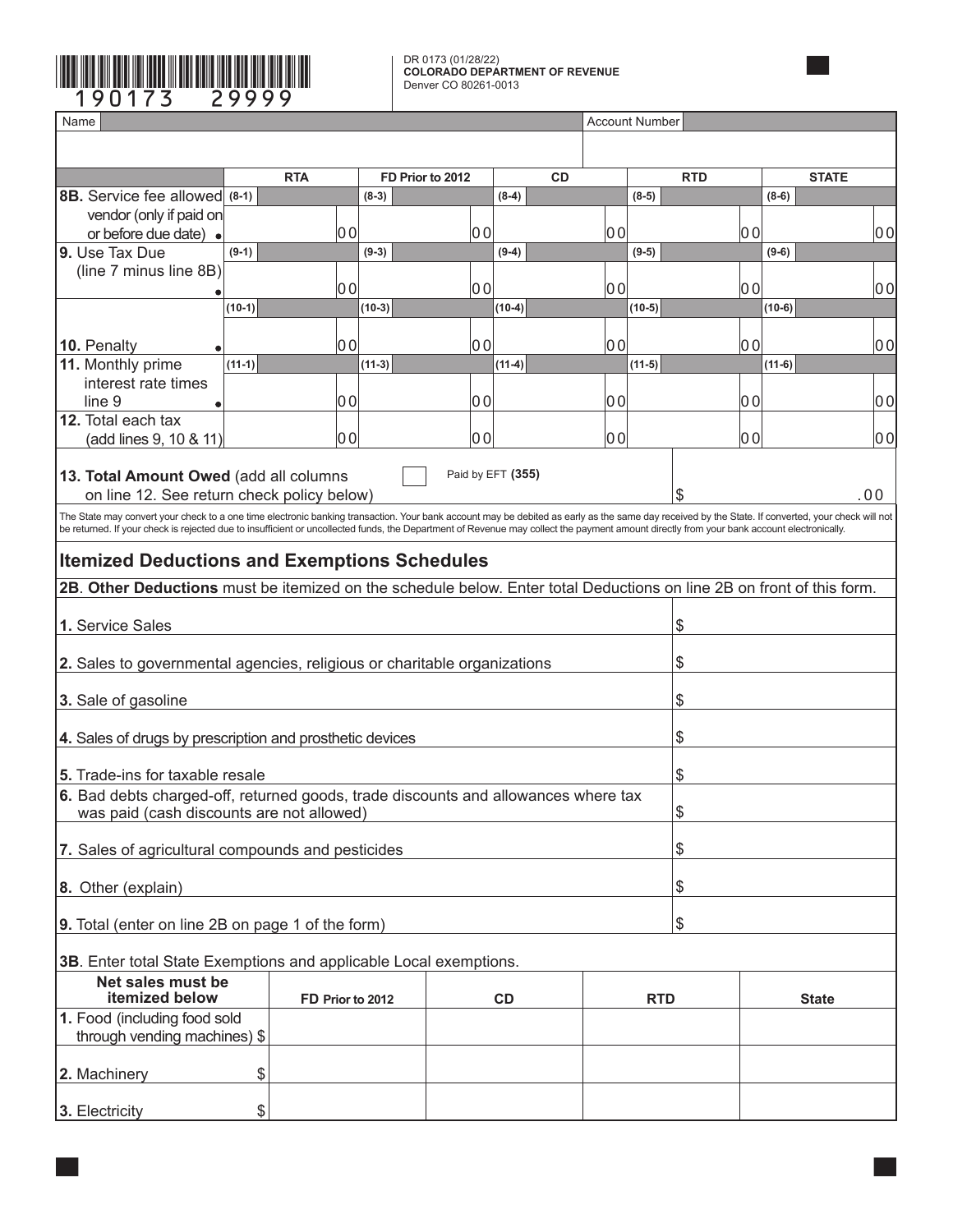

| Name                                                                           |                                           |                       |                  |                          |                    | <b>Account Number</b> |                   |                                  |                   |
|--------------------------------------------------------------------------------|-------------------------------------------|-----------------------|------------------|--------------------------|--------------------|-----------------------|-------------------|----------------------------------|-------------------|
|                                                                                |                                           |                       |                  |                          |                    |                       |                   |                                  |                   |
|                                                                                |                                           |                       |                  |                          |                    |                       |                   |                                  |                   |
| Net sales must be                                                              |                                           |                       |                  |                          |                    |                       |                   |                                  |                   |
| itemized below                                                                 |                                           |                       | FD Prior to 2012 | CD                       |                    |                       | <b>RTD</b>        |                                  | <b>State</b>      |
| 4. Farm Equipment                                                              | \$                                        |                       |                  |                          |                    |                       |                   |                                  |                   |
| 5. Sales of low-emitting                                                       |                                           |                       |                  |                          |                    |                       |                   |                                  |                   |
| vehicles etc.                                                                  | \$                                        |                       |                  |                          |                    |                       |                   |                                  |                   |
|                                                                                |                                           |                       |                  |                          |                    |                       |                   |                                  |                   |
| 6. School-Related Sales                                                        | \$                                        |                       |                  |                          |                    |                       |                   |                                  |                   |
|                                                                                |                                           |                       |                  | $-N/A-$                  |                    |                       | $-N/A$ -          |                                  | $-N/A-$           |
| 7. Cigarettes                                                                  | \$                                        |                       |                  |                          |                    |                       |                   |                                  |                   |
|                                                                                |                                           |                       |                  |                          |                    |                       |                   |                                  |                   |
| 8. Energy Components                                                           | \$                                        |                       |                  |                          |                    |                       |                   |                                  |                   |
|                                                                                |                                           | $(B9-1)$              |                  | $(B9-2)$                 |                    | $(B9-3)$              |                   | $(B9-4)$                         |                   |
|                                                                                |                                           |                       |                  |                          |                    |                       |                   |                                  |                   |
| 9. Space Flight Exemption                                                      | $\, \, \raisebox{12pt}{$\scriptstyle \$}$ |                       |                  |                          |                    |                       |                   |                                  |                   |
|                                                                                |                                           |                       |                  |                          |                    |                       |                   |                                  |                   |
| 10. Other (explain)<br>11. Total All Exemptions (enter                         | \$                                        |                       |                  |                          |                    |                       |                   |                                  |                   |
| on line 3B on page 1 of the form) \$                                           |                                           |                       |                  |                          |                    |                       |                   |                                  |                   |
|                                                                                |                                           |                       |                  |                          |                    |                       |                   |                                  |                   |
| <b>RTA Schedules</b>                                                           |                                           |                       |                  |                          |                    |                       |                   |                                  |                   |
| Enter total applicable RTA exemptions and applicable local exemptions.         |                                           |                       |                  |                          |                    |                       |                   |                                  |                   |
| Net sales must be                                                              |                                           | <b>RTA Basalt</b>     | <b>RTA</b>       | <b>RTA</b>               | <b>RTA Pitkin</b>  | Total                 | <b>Pikes Peak</b> | <b>Baptist Road South Platte</b> |                   |
| litemized below                                                                | <b>RTA Eagle</b>                          | <b>RTA New Castle</b> |                  | Carbondale Glen. Springs | (except<br>Basalt) | Roaring<br>Fork RTA   | <b>RTA</b>        | <b>RTA</b>                       | <b>Valley RTA</b> |
|                                                                                |                                           |                       |                  |                          |                    |                       |                   |                                  |                   |
| \$<br>1. Food                                                                  |                                           |                       |                  |                          |                    |                       |                   |                                  |                   |
|                                                                                |                                           |                       |                  |                          |                    |                       |                   |                                  |                   |
| \$<br>2. Machinery                                                             |                                           |                       |                  |                          |                    |                       |                   |                                  |                   |
|                                                                                |                                           |                       |                  |                          |                    |                       |                   |                                  |                   |
| \$<br>3. Electricity                                                           |                                           |                       |                  |                          |                    |                       |                   |                                  |                   |
| 4. Farm                                                                        |                                           |                       |                  |                          |                    |                       |                   |                                  |                   |
| \$<br>Equipment                                                                |                                           |                       |                  |                          |                    |                       |                   |                                  |                   |
| 5. Low-emit<br>vehicles, etc.<br>$\frac{1}{2}$                                 |                                           |                       |                  |                          |                    |                       |                   |                                  |                   |
| 6. School-Related                                                              |                                           |                       |                  |                          |                    |                       |                   |                                  |                   |
| <b>Sales</b><br>\$                                                             |                                           |                       |                  |                          |                    |                       |                   |                                  |                   |
|                                                                                |                                           |                       |                  |                          |                    |                       |                   |                                  |                   |
| \$<br>7. Cigarettes                                                            |                                           |                       |                  |                          |                    |                       |                   |                                  |                   |
| 8. Energy                                                                      |                                           |                       |                  |                          |                    |                       |                   |                                  |                   |
| $\$\$<br>Components                                                            |                                           |                       |                  |                          |                    |                       |                   |                                  |                   |
| 9. Space Flight                                                                |                                           |                       |                  |                          |                    |                       |                   |                                  |                   |
| Property<br>\$                                                                 |                                           |                       |                  |                          |                    |                       |                   |                                  |                   |
| 10. Other                                                                      |                                           |                       |                  |                          |                    |                       |                   |                                  |                   |
| \$<br>(explain)                                                                |                                           |                       |                  |                          |                    |                       |                   |                                  |                   |
| 11. Total (enter on                                                            |                                           |                       |                  |                          |                    |                       |                   |                                  |                   |
| line 3 below)                                                                  |                                           |                       |                  |                          |                    |                       |                   |                                  |                   |
| (Keep documentation for verification of these sales for Roaring Fork RTA only) |                                           |                       |                  |                          |                    |                       |                   |                                  |                   |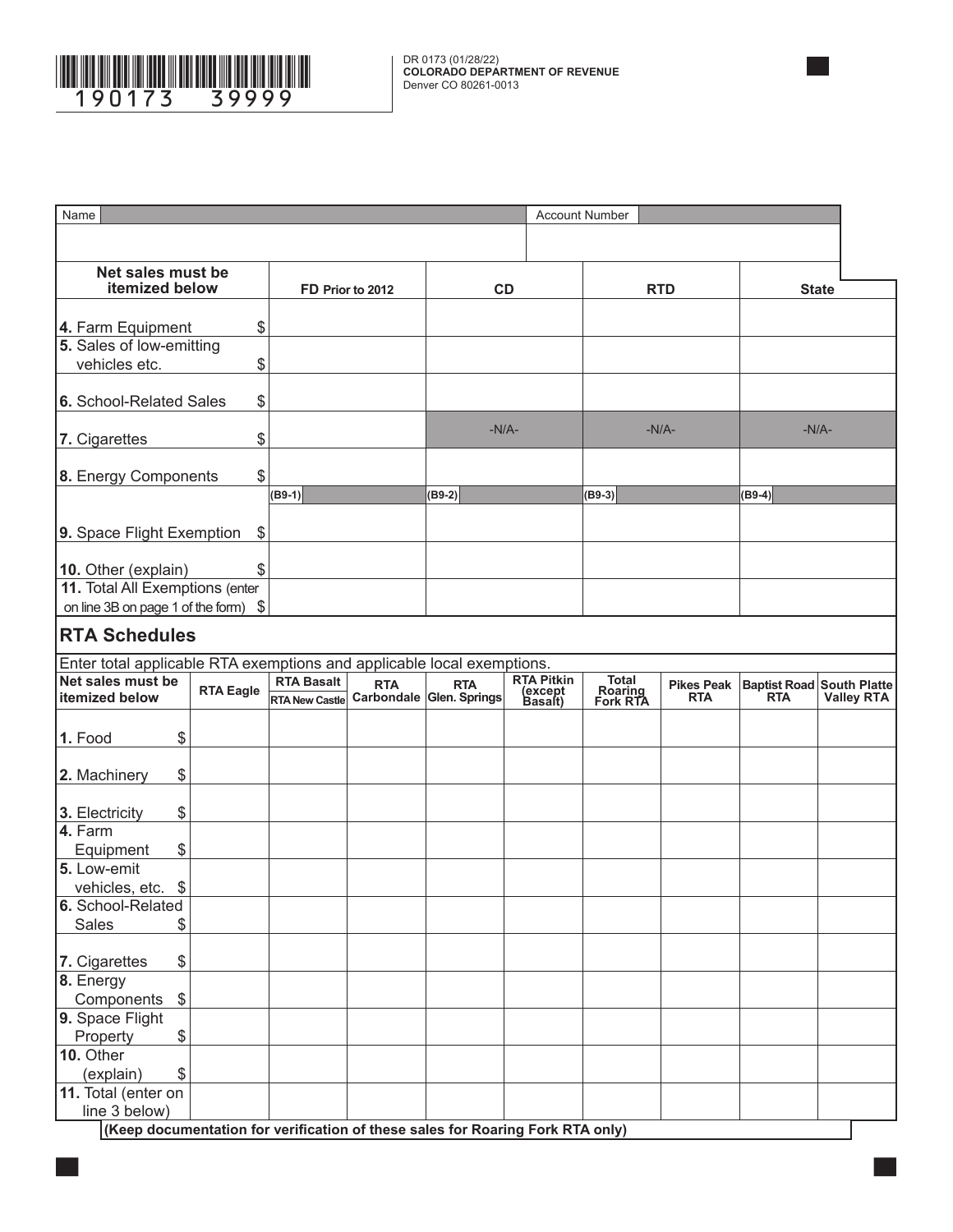# \*190173==49999\*

DR 0173 (01/28/22) **COLORADO DEPARTMENT OF REVENUE** Denver CO 80261-0013

Name **Account Number and Account Number and Account Number and Account Number** Account Number

| column. Transfer the total figures to the Retailer's Use Tax Return. Write "Roaring Fork" in the RTA box.            |                     |                                            |                               |                |                                    |                             |                                      |                                      |                |                                         |    |
|----------------------------------------------------------------------------------------------------------------------|---------------------|--------------------------------------------|-------------------------------|----------------|------------------------------------|-----------------------------|--------------------------------------|--------------------------------------|----------------|-----------------------------------------|----|
|                                                                                                                      | <b>RTA</b><br>Eagle | <b>RTA Basalt</b><br><b>RTA New Castle</b> |                               |                | <b>RTA</b><br>Carbondale           | <b>RTA</b><br>Glen. Springs |                                      | <b>RTA Pitkin</b><br>(except Basalt) |                | <b>Total Roaring</b><br><b>Fork RTA</b> |    |
| 3. Net Sales                                                                                                         |                     |                                            |                               |                |                                    |                             |                                      |                                      |                |                                         |    |
| $(line 1$ -line $2C)$                                                                                                |                     | 0 <sub>0</sub>                             | 00                            |                | 00                                 |                             | 00                                   |                                      | 0 <sub>0</sub> |                                         | 00 |
| A. Sales out of taxing                                                                                               |                     |                                            |                               |                |                                    |                             |                                      |                                      |                |                                         |    |
| area                                                                                                                 |                     | 0 <sub>0</sub>                             | lo o                          |                | 00                                 |                             | 0 <sub>0</sub>                       |                                      | 0 <sub>0</sub> |                                         | 00 |
| <b>B.</b> Exemptions (list)                                                                                          |                     | 0 <sub>0</sub>                             | lo o                          |                | lo ol                              |                             | lo o                                 |                                      | 0 <sub>0</sub> |                                         | 00 |
| 4. Net taxable sales                                                                                                 |                     |                                            |                               |                |                                    |                             |                                      |                                      |                |                                         |    |
| (line $3$ minus $A \& B$ )                                                                                           |                     | 0 <sub>0</sub>                             | 00                            |                | 00                                 |                             | lo o                                 |                                      | 0 <sub>0</sub> |                                         | 00 |
| Tax Rate                                                                                                             | .0060               |                                            | .0080                         |                | .0100                              |                             | .0100                                | .0040                                |                |                                         |    |
|                                                                                                                      |                     |                                            |                               |                |                                    |                             |                                      |                                      |                |                                         |    |
| 5. Amount of use tax                                                                                                 |                     | 0 <sub>0</sub>                             | 00                            |                | lo ol                              |                             | 00                                   |                                      | 0 <sub>0</sub> |                                         | 00 |
| 6. Excess tax                                                                                                        |                     |                                            |                               |                |                                    |                             |                                      |                                      |                |                                         |    |
| collected                                                                                                            |                     | 0 <sub>0</sub>                             | 00                            |                | lo ol                              |                             | lo o                                 |                                      | 0 <sub>0</sub> |                                         | 00 |
| 7. Total                                                                                                             |                     |                                            |                               |                |                                    |                             |                                      |                                      |                |                                         |    |
| (add lines 5 & 6)                                                                                                    |                     | 0 <sub>0</sub>                             | 00                            |                | 00                                 |                             | 00                                   |                                      | 0 <sub>0</sub> |                                         | 00 |
| 8A. Service fee rate                                                                                                 | $-N/A-$             |                                            | $-N/A-$                       |                | $-N/A$ -                           |                             | $-N/A$ -                             |                                      | $-N/A$ -       | $-N/A-$                                 |    |
| 8B. Service fee allowed                                                                                              |                     |                                            |                               |                |                                    |                             |                                      |                                      |                |                                         |    |
| vendor (only if paid on                                                                                              | $-N/A$ -            |                                            | $-N/A-$                       |                | $-N/A$ -                           |                             | $-N/A$ -                             | $-N/A$ -                             |                | $-N/A-$                                 |    |
| or before due date)                                                                                                  |                     |                                            |                               |                |                                    |                             |                                      |                                      |                |                                         |    |
|                                                                                                                      |                     |                                            |                               |                |                                    |                             |                                      |                                      |                |                                         |    |
| 9. Amount of use tax                                                                                                 |                     | 0 <sub>0</sub>                             | 00                            |                | lo ol                              |                             | 00                                   |                                      | 0 <sub>0</sub> |                                         | 00 |
| 10. Penalty                                                                                                          |                     | 0 <sub>0</sub>                             | 00                            |                | lo ol                              |                             | 00                                   |                                      | 0 <sub>0</sub> |                                         | 00 |
| 11. Monthly prime int                                                                                                |                     |                                            |                               |                |                                    |                             |                                      |                                      |                |                                         |    |
| x line 9                                                                                                             |                     | 0 <sub>0</sub>                             | 00                            |                | lo ol                              |                             | 00                                   |                                      | 0 <sub>0</sub> |                                         | 00 |
| 12. Total each tax                                                                                                   |                     |                                            |                               |                |                                    |                             |                                      |                                      |                |                                         |    |
| (lines 9-11)                                                                                                         |                     | 0 <sub>0</sub>                             | 00                            |                | 00                                 |                             | 00                                   |                                      | 0 <sub>0</sub> |                                         | 00 |
| <b>Pikes Peak RTA</b>                                                                                                |                     |                                            |                               |                |                                    |                             |                                      |                                      |                |                                         |    |
| Complete this schedule and transfer the figures to the Retailer's Use Tax Return. Write "Pikes Peak" in the RTA box. |                     |                                            |                               |                |                                    |                             |                                      |                                      |                |                                         |    |
|                                                                                                                      |                     |                                            | <b>Pikes Peak RTA</b>         |                |                                    |                             |                                      |                                      |                | <b>Pikes Peak RTA</b>                   |    |
| 3. Net Sales (line 1-line 2C)                                                                                        |                     |                                            | $ 00 $ 8. A. Service fee rate |                |                                    |                             |                                      |                                      | $-N/A-$        |                                         |    |
|                                                                                                                      |                     |                                            |                               |                |                                    |                             |                                      |                                      | $-N/A-$        |                                         |    |
| A. Sales out of taxing area                                                                                          |                     |                                            |                               | 0 <sub>0</sub> |                                    |                             | <b>B.</b> Service fee allowed vendor |                                      |                |                                         |    |
| <b>B.</b> Exemptions (list)                                                                                          |                     |                                            |                               |                | $ 00 $ <b>9. Amount</b> of use tax |                             |                                      |                                      |                |                                         | 00 |
| 4. Net taxable sales                                                                                                 |                     |                                            |                               |                |                                    |                             |                                      |                                      |                |                                         |    |
| (line $3$ minus $A & B$ )                                                                                            |                     |                                            |                               |                | $ 00 $ 10. Penalty                 |                             |                                      |                                      |                |                                         | 00 |
| <b>Tax Rate</b>                                                                                                      |                     |                                            | .0100                         |                |                                    |                             |                                      |                                      |                |                                         |    |
|                                                                                                                      |                     |                                            |                               | 0 <sub>0</sub> |                                    |                             | 11. Monthly prime int x line 9       |                                      |                |                                         | 00 |
| 5. Amount of use tax                                                                                                 |                     |                                            |                               |                |                                    |                             | 12. Total each tax (lines 9-11)      |                                      |                |                                         | 00 |
| 6. Excess tax collected                                                                                              |                     |                                            |                               | 0 <sub>0</sub> |                                    |                             |                                      |                                      |                |                                         |    |
|                                                                                                                      |                     |                                            |                               |                |                                    |                             |                                      |                                      |                |                                         |    |
| 7. Total (add lines $5 & 6$ )                                                                                        |                     |                                            |                               | 0 <sub>0</sub> |                                    |                             |                                      |                                      |                |                                         |    |